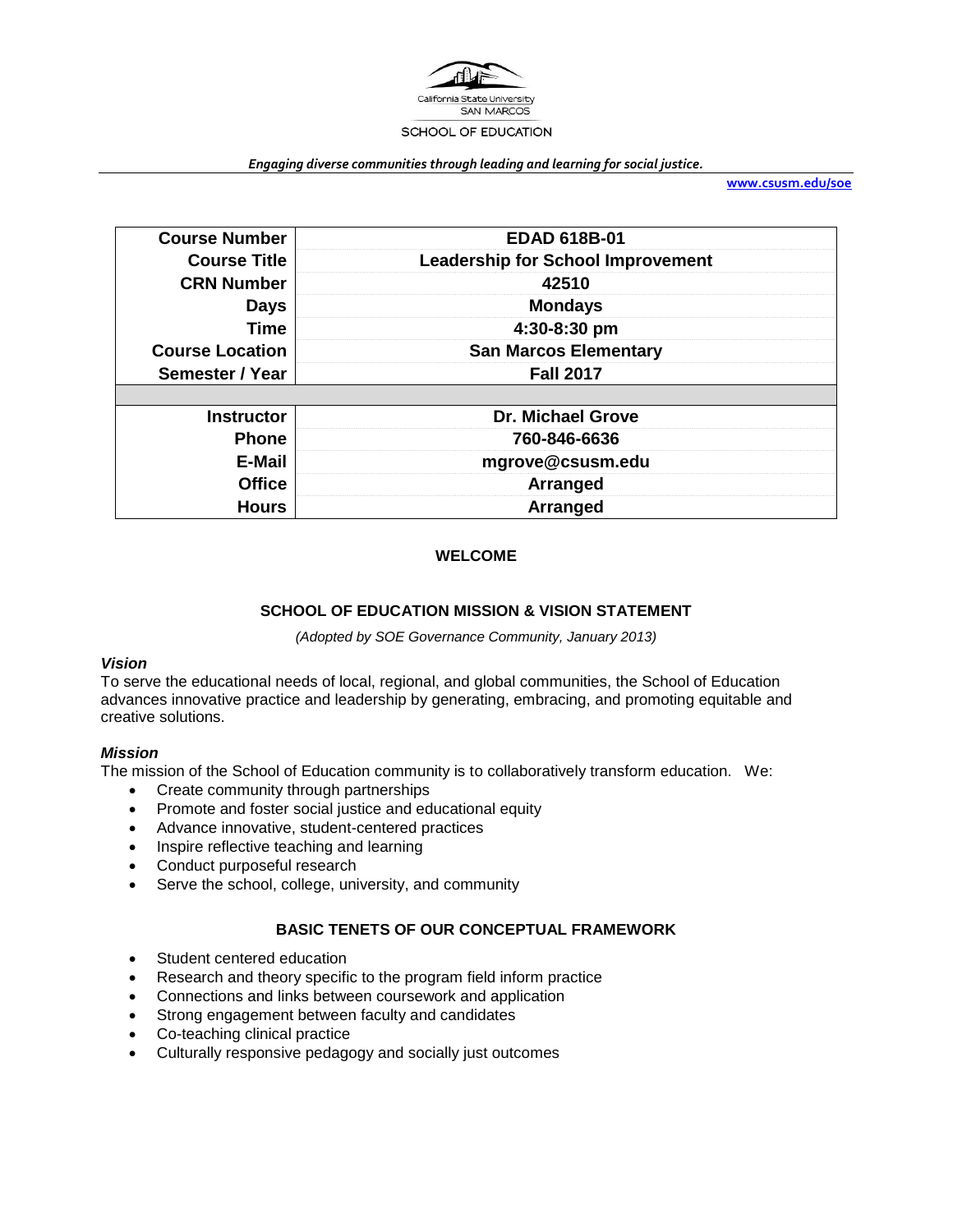## **COURSE DESCRIPTION**

This course builds candidate skills and knowledge in selecting and using data in identifying what is working, diagnosing needs, and researching opportunities for school improvement leadership using appropriate and effective theories and strategies. The course provides multiple opportunities for each candidate to learn, practice, and reflect on school improvement leadership.

# **Course Prerequisites**

*This course is part of continued progression in the Educational Administration program*

## **Course Objectives**

The course objectives, assignments, student learning outcomes, and assessments have been aligned with the following CTC standards:

## **Category C: School Improvement Leadership**

**CAPE 9 (**California Administrative Performance Expectations)**: Working with Others to Identify Student and School Needs, and Developing a Data-Based School Growth Plan**

The principal understands and implements strategies to institute, manage, and evaluate a school change process, including facilitating the development of a data-based school growth plan. The principal involves, encourages and supports multiple constituencies in sharing and using data to assess and diagnose instructional needs, define student, staff and community goals for continuous improvement, and collaboratively design the school growth plan consistent with the school's vision and goals. The principal uses technology effectively to help support and manage the school growth and improvement processes.

### **CAPE 10: Implementing Change Strategies Based on Current, Relevant Theories and Best Practices in School Improvement**

The principal is knowledgeable about theories and strategies as well as best practices related to school improvement and the management of change to accomplish the school growth plan. The principal determines an appropriate evaluation process to document progress towards achieving the school growth plan and is able to work collaboratively with others to identify and make needed changes based on multiple sources of data, including student outcomes.

### **CAPE 11: Identifying and Using Available Human, Fiscal, and Material Resources to Implement the School Growth Plan**

The principal is knowledgeable about a wide range of resources to help implement the school growth plan, including but not limited to human, fiscal, and material resources. The principal identifies and seeks additional resources as needed from a variety of sources both within and outside of the local community to support the implementation of the school growth plan.

### **CAPE 12: Instituting a Collaborative, Ongoing Process of Monitoring and Revising the Growth Plan Based on Student Outcomes**

The principal uses strategies for continuous progress monitoring of the school's growth plan and outcomes, and collaboratively engages others in the school community in using those data for updating the school growth plan as needed. The principal engages all members of the school community on an ongoing basis in reflecting about student outcomes.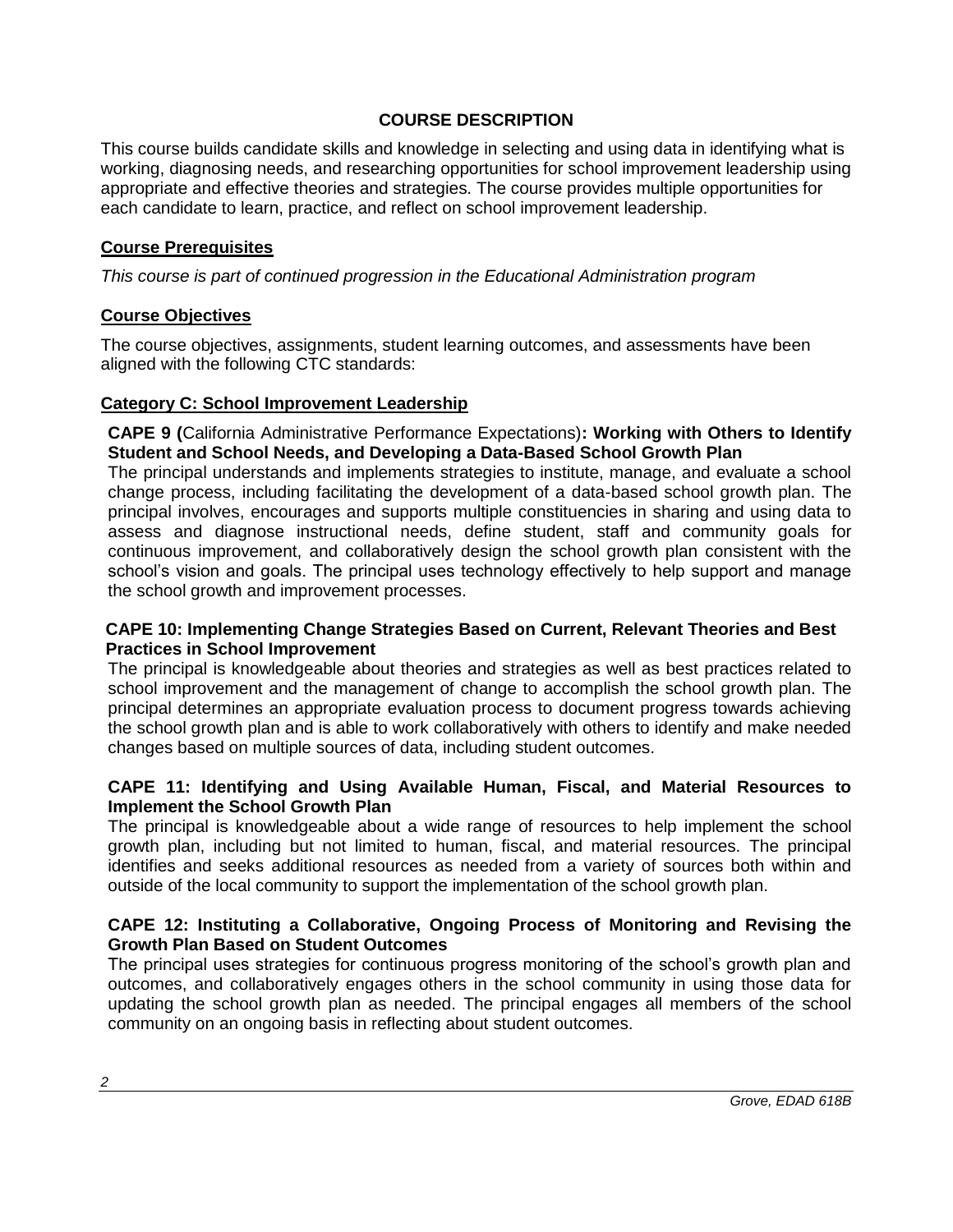## **REQUIRED TEXTS, MATERIALS AND ACCOUNTS**

Marzano, R., Warrick, P., & Sims, J. (2014). *A handbook for high reliability schools*. Bloomington, IN: Marzano Research Laboratory.

# **COURSE LEARNING OUTCOMES**

Upon successful completion of this course, candidates will be able to:

- Demonstrate knowledge of the changing political, fiscal, and student needs in the Era of Accountability, including Common Core assessment and reporting.
- Demonstrate written and oral communication to express data outcomes to the various stakeholders, especially that of low-achieving demographic groups.
- Use research-based data to develop and present a plan of school improvement for a documented achievement gap in a school case study.
- Deliver professional development on school improvement by training cohort peers on the wide variety of testing instruments used in the schools such as the California English Language Development Test (CELDT), psychological tests, and tests of basic skills.
- Demonstrate knowledge of the change process in proposing recommendations for school improvement.

#### Expected Dispositions for the Education Profession

Education is a profession that has, at its core, certain dispositional attributes that must be acquired and developed. Teaching and working with learners of all ages requires not only specific content knowledge and pedagogical skills, but positive attitudes about multiple dimensions of the profession. The School of Education has identified six dispositions that must be evident in teacher candidates: social justice and equity, collaboration, critical thinking, professional ethics, reflective teaching and learning, and life-long learning. The Masters degree in Educational Administration has two additional dispositions: visionary and ready to lead. These dispositions have observable actions that will be assessed throughout the preparation program. For each dispositional element, there are three levels of performance - *unacceptable*, *initial target*, and *advanced target*. The description and rubric for the three levels of performance offer measurable behaviors and examples.

The assessment is designed to provide candidates with ongoing feedback for their growth in professional dispositions and includes a self-assessment by the candidate. The dispositions and rubric are presented, explained and assessed in three designated courses (EDAD 610, EDAD 618A, and EDAD 620) in the Ed Admin Master of Arts in Education Program and again prior to advancement to candidacy and enrollment in EDUC 698. Based upon assessment feedback candidates will compose a reflection and an action plan for improvement. Candidates are expected to meet the level of *initial target* during the program.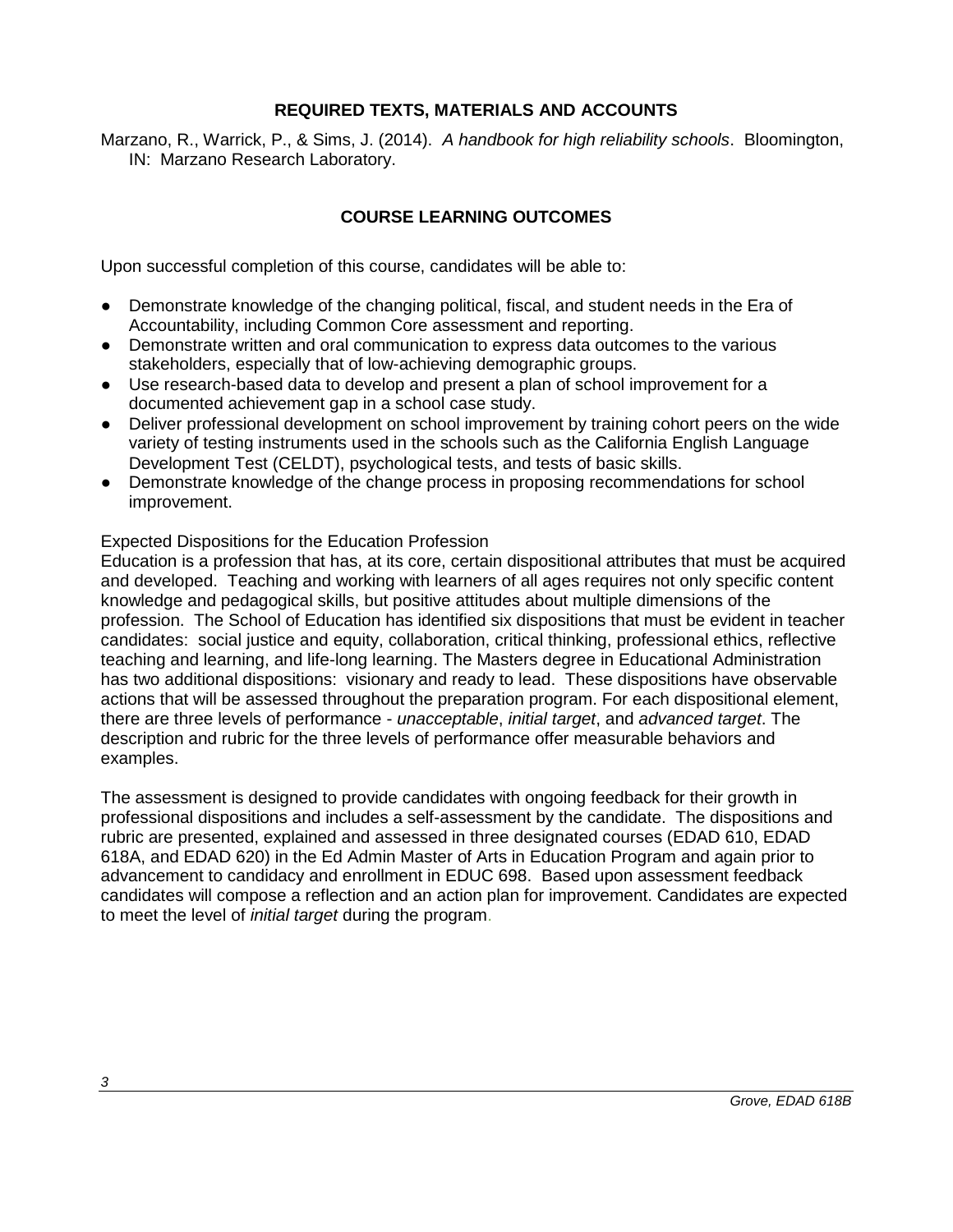# **MA IN EDUCATION PROGRAM STUDENT LEARNING OUTCOMES (PSLO)**

The Master of Arts in Education Program assesses four (4) Program Student Learning Outcomes (PSLO).

- **PSLO 1: Professional Dispositions** (EDAD 610, EDAD 618A, EDAD 620)
- **PSLO 2: Leadership Skills** (EDAD 620)
- **PSLO 3: Analyze Research** (EDUC 622)

# **PSLO 4: Integrate Research** (EDUC 698)

# **PSLO 1: Professional Dispositions**

*Demonstrate interaction and communication skills that reflect professional dispositions and ethics, such as respect for diversity, educational equity, collaboration, and social justice.* In the General Option MA Program PSLO 1 is assessed using a Professional Disposition Rubric in EDAD 610, EDAD 618A, and EDAD 620 and prior to enrollment in EDUC 698. The Educational Administration Master of Arts Program assesses candidates' professional dispositions four times over the course of the program. The assessments include self-assessment as well and course instructor ratings. Candidates must complete this PSLO before advancing to candidacy and enrolling in EDUC 698.

## **PSLO 2: Leadership Skills**

*Apply leadership skills to advance the profession.* In the Ed Admin MA Program, PSLO 2 is assessed in class EDAD 620 with the Final Portfolio Assignment, using a rubric provided in the Portfolio and Field Experience Handbook.

### **PSLO 3: Analyze Research**

*Analyze educational and/or professional research.* In EDUC 622: Research Methods in Education, candidates complete a formal paper to summarize and critique an empirical research study. Instructors evaluate the assignment with the use of the Graduate Writing Assessment Requirement (GWAR) Rubric. Candidates have three attempts to pass this PSLO with a minimum of 10 out of 16 points on the GWAR rubric.

### **PSLO 4: Integrate Research**

*Integrate research and evidence-based practices into educational and professional settings.* The candidates are assessed on their ability to integrate research and evidence-based practices into educational and professional settings through the thesis and thesis defense.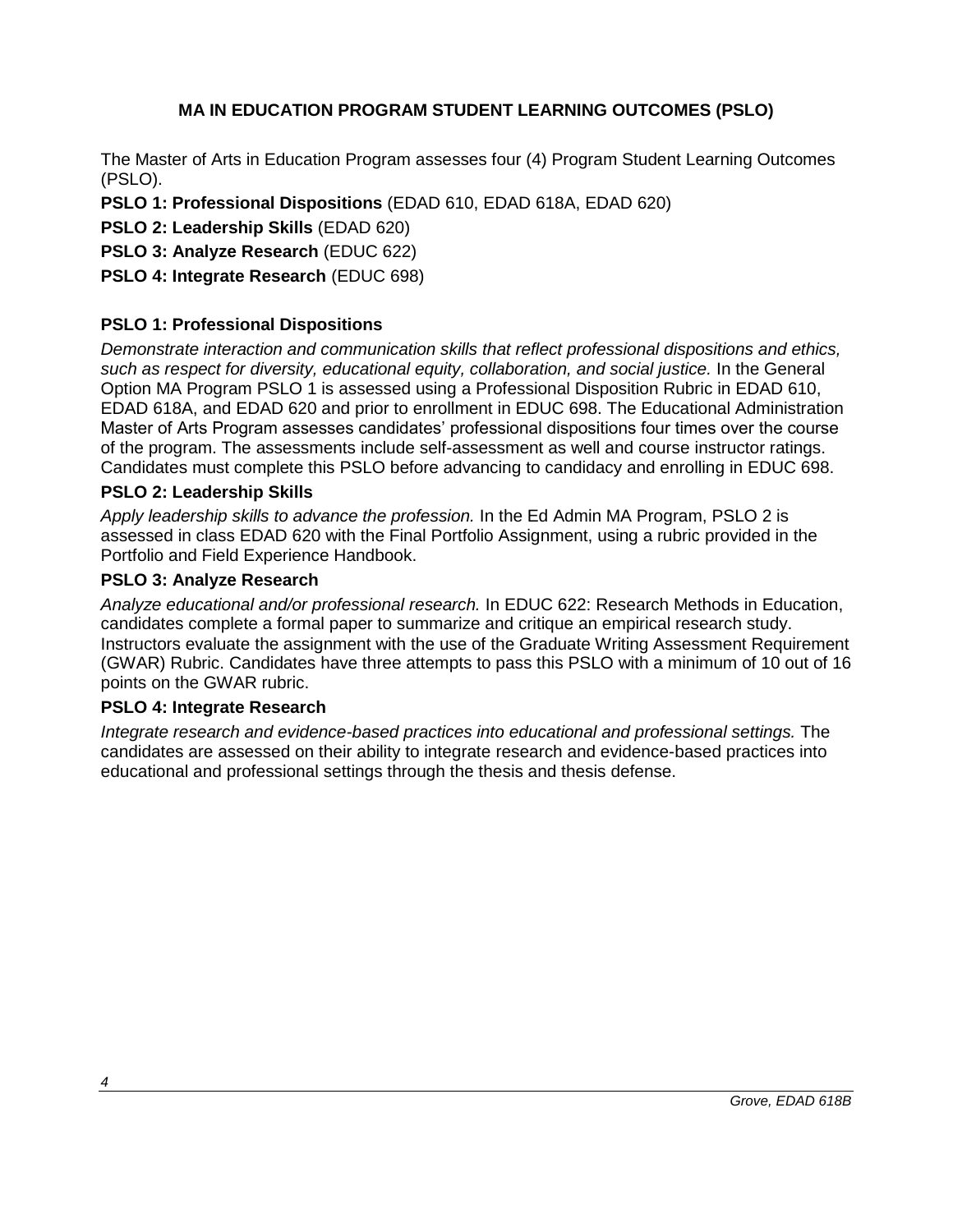# **SCHEDULE/COURSE OUTLINE**

| <b>Date</b>                                                             | <b>Topic</b>                                                                                                                                                                                                                                                                                       | <b>Assignment</b>                                                                            |
|-------------------------------------------------------------------------|----------------------------------------------------------------------------------------------------------------------------------------------------------------------------------------------------------------------------------------------------------------------------------------------------|----------------------------------------------------------------------------------------------|
| <b>Session 1</b><br><b>Oct 23</b>                                       | What is this class about?<br>What are the assignments and what will be the<br>measures of achievement?<br>What does a high-achieving school look like?<br>Components and factors<br>Luck or determination?<br>Sustainability<br>$\bullet$<br>What are the indicators of a high reliability school? | Read and KWL: Marzano,<br>Introduction and Chapter 1                                         |
| <b>Session 2</b><br><b>Oct 30</b>                                       | What does a low achieving school look like?<br>Components and factors<br>Who gets the blame?<br>What is a safe and collaborative culture?<br>How do we know?<br>$\bullet$                                                                                                                          | Read and KWL: Marzano,<br>Chapter 2                                                          |
| <b>Session 3</b><br>Nov <sub>6</sub>                                    | What does a turn-around school look like?<br>Components and factors<br>Mindful pathways<br>What can be borrowed and replicated in a<br>different context?<br>What does effective teaching look like?                                                                                               | Read and KWL: Marzano,<br>Chapter 3<br>Due: Cougar Course<br>current events blog             |
| <b>Session 4</b><br><b>Nov 13</b>                                       | Turn-around school continued with articles, case<br>studies, and a guest speaker<br>What is a guaranteed and viable curriculum?                                                                                                                                                                    | Read and KWL: Marzano,<br>Chapter 4<br>Due: Case Study Part Two,<br>submit on Cougar Courses |
| <b>Session 5</b><br><b>Nov 20</b><br><b>Thanksgiving</b><br><b>Week</b> | <b>Cougar Course Blog</b><br>Current events on leading school<br>improvement                                                                                                                                                                                                                       | Due: Cougar Course<br>current events blog                                                    |
| <b>Session 6</b><br><b>Nov 27</b>                                       | Putting the five stages of school reliability together<br>Looking at our sites<br>Developing recommendations<br>Completing an action plan                                                                                                                                                          | Read: Marzano, Chapter 5<br>Due: Action Plan, Submit on<br><b>Cougar Courses</b>             |
| <b>Session 7</b><br>Dec 4                                               | Presentations of the Researched Based Action<br>Plan                                                                                                                                                                                                                                               | Due: Final power point<br>presentation to class                                              |
| <b>Session 8</b><br><b>Dec 11</b>                                       | Presentations of the Researched Based Action<br>Plan                                                                                                                                                                                                                                               | Due: Final power point<br>presentation to class<br>Due: Cougar Course<br>current events blog |

<u> 1989 - Johann Barn, mars ann an t-Amhain Aonaich an t-Aonaich an t-Aonaich an t-Aonaich an t-Aonaich ann an t-</u>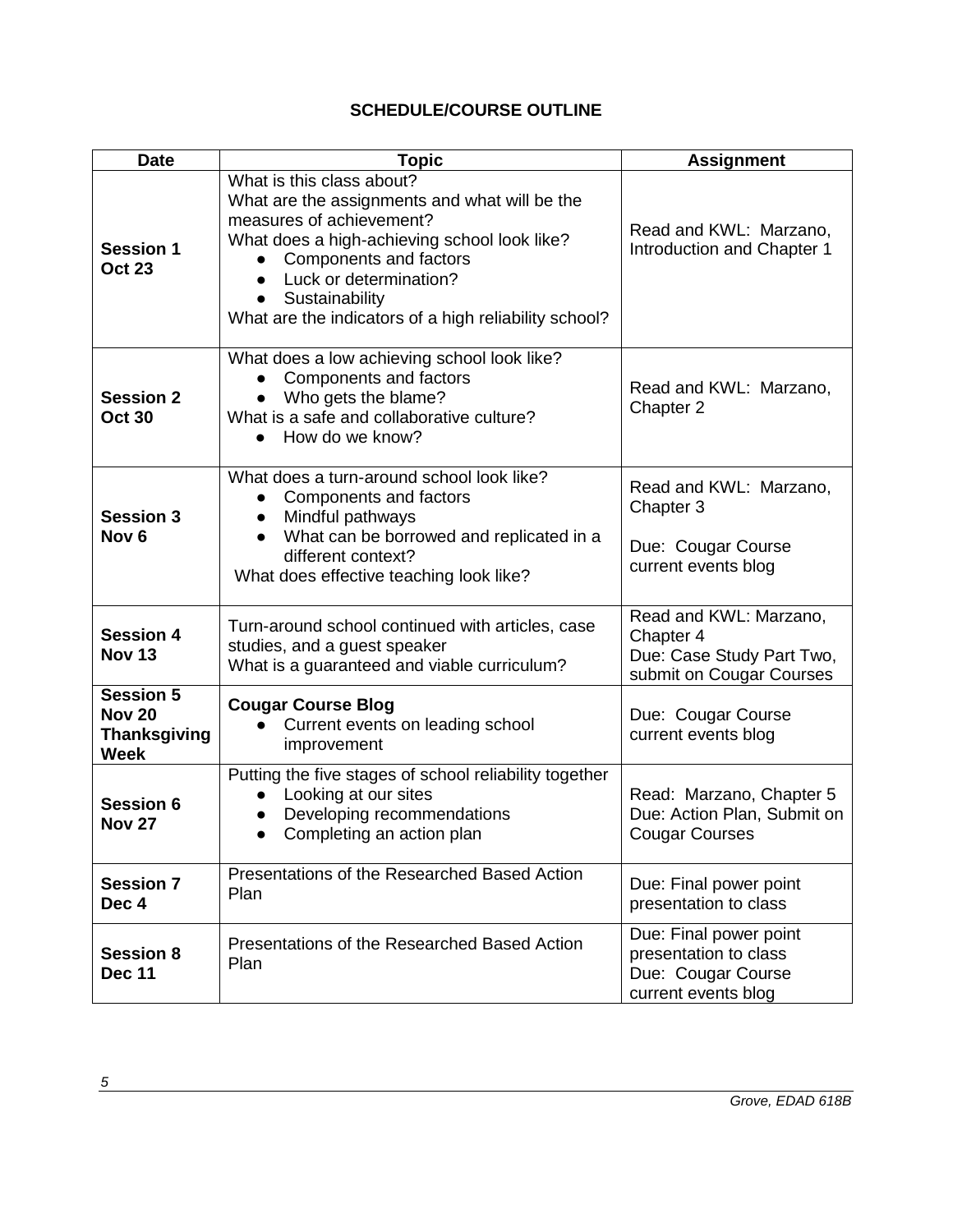# **COURSE REQUIREMENTS AND GRADED COURSE COMPONENTS**

# **Grading Standards**

# **The following factors will be considered in determining a final grade:**

| <b>Assignment</b>                                                                                                                                                                                                                                                                                                                                                                             | Due date                          | <b>Grade points</b>     |
|-----------------------------------------------------------------------------------------------------------------------------------------------------------------------------------------------------------------------------------------------------------------------------------------------------------------------------------------------------------------------------------------------|-----------------------------------|-------------------------|
| Participation and engagement:<br>Students will complete a brief KWL chart each week based<br>on assigned readings to pose an inquiry with a small group<br>in class discussions.                                                                                                                                                                                                              | On-going                          | 25                      |
| <b>Current events:</b><br>Three times during the semester students will contribute to<br>an online threaded discussion on current events related to<br>K-12 school improvement. Respond to two other postings<br>for full credit.                                                                                                                                                             | Nov.6, Nov. 20,<br><b>Dec. 11</b> | 5 points each $=$<br>15 |
| 618A Assignment Part Two: Compare school or district<br>data you collected with the "best practices" research from<br>your (or your colleague's) annotated bibliography.                                                                                                                                                                                                                      | Nov. 6                            | 20                      |
| Develop a culturally proficient action plan<br>Write a culturally proficient action plan using the Local<br>Control Accountability Plan or Single Plan for Student<br>Achievement template that addresses the gaps revealed in<br>your research of your demographic group. Focus on<br>improving student achievement through instructional<br>strategies that meet the needs of all learners. | <b>Nov. 13</b>                    | 20                      |
| Power Point or other type presentation:<br>Prepare and present a 5 minute summary<br>of your Action Plan as you would for a leadership team at<br>your school site. Bring handouts to share with classmates.                                                                                                                                                                                  | Dec. 4 & 11                       | 20                      |
| <b>Total</b>                                                                                                                                                                                                                                                                                                                                                                                  |                                   | 100                     |

Note: All assignments must be submitted electronically on Cougar Courses on or before due dates and times.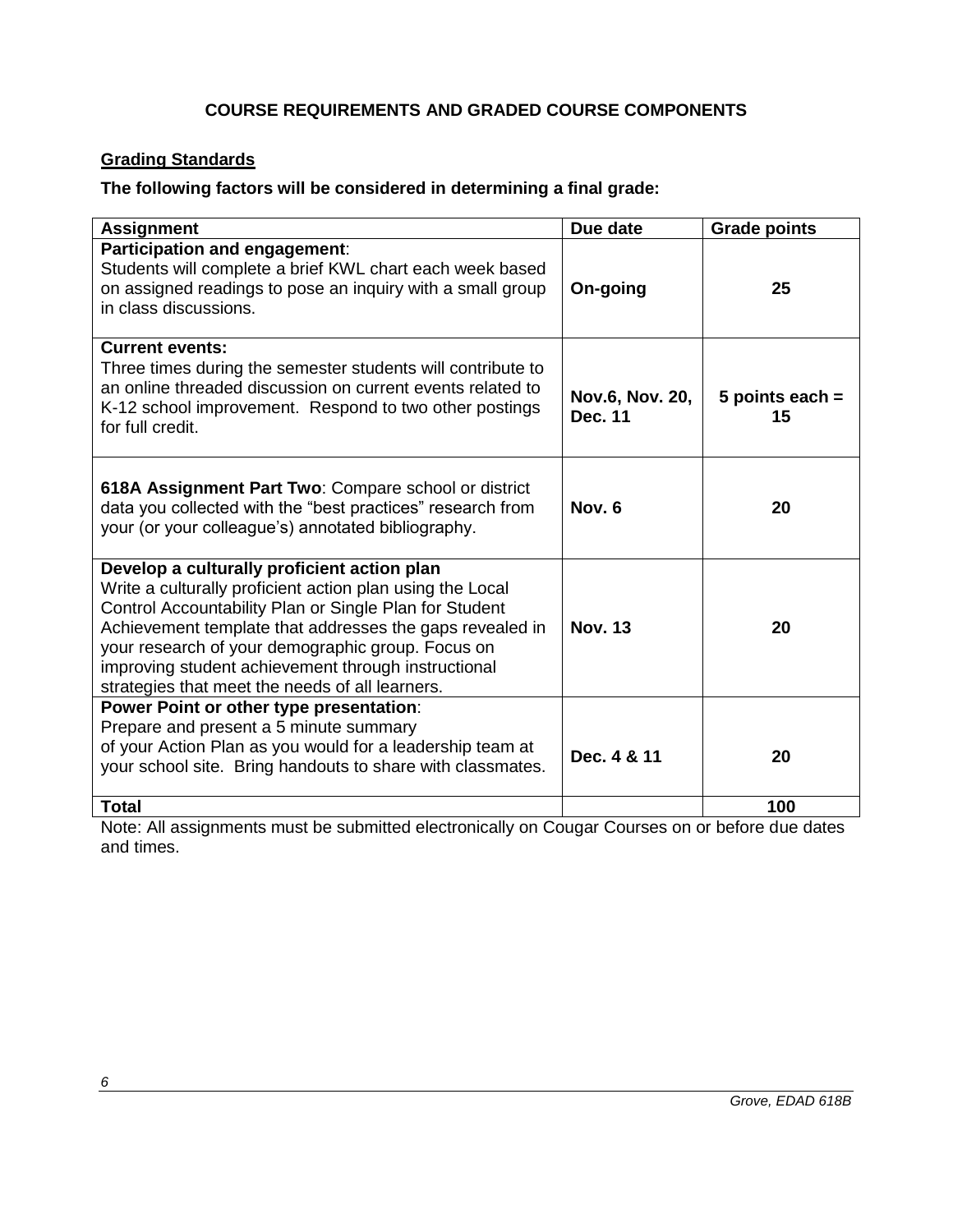# **Grading Standards**

Final course grades will be based on the following grading scale:

 $A = 93\% - 100\%$  $A = 90\% - 92\%$  $B+ = 87\% - 89\%$  $B = 83\% - 86\%$ B- = 80% - 82%  $C_{+}$  = 77% - 79%  $C = 73\% - 76\%$  $C = 70\% - 72\%$ 

# **Final Exam Statement**

There is no final exam.

# **School of Education Attendance Policy**

Due to the dynamic and interactive nature of courses in the School of Education, all candidates (course participants) are expected to attend all classes and participate actively. At a minimum, candidates (course participants) must attend more than 80% of class time, or s/he may not receive a passing grade for the course at the discretion of the instructor. Individual instructors may adopt more stringent attendance requirements. Should the candidate (course participants) have extenuating circumstances, s/he should contact the instructor as soon as possible. *(Adopted by the COE Governance Community, December, 1997).*

# **Policy on Late/Missed Work**

Assignments are given based on expectations of "mastery" of the content and academic format for the assignments. Based on the instructor's early grading feedback, students may make improvements on assignments and may resubmit an assignment for additional grade consideration before the deadline date. Late assignments will lose one point for each day they are late.

# **GENERAL CONSIDERATIONS**

# **CSUSM Academic Honesty Policy**

Students will be expected to adhere to standards of academic honesty and integrity, as outlined in the Student Academic Honesty Policy. All assignments must be original work, clear and error-free. All ideas/material that are borrowed from other sources must have appropriate references to the original sources. Any quoted material should give credit to the source and be punctuated accordingly.

*7* Academic Honesty and Integrity: Students are responsible for honest completion and representation of their work. Your course catalog details the ethical standards and penalties for infractions. There will be zero tolerance for infractions. If you believe there has been an infraction by someone in the class, please bring it to the instructor's attention. The instructor reserves the right to discipline any student for academic dishonesty, in accordance with the general rules and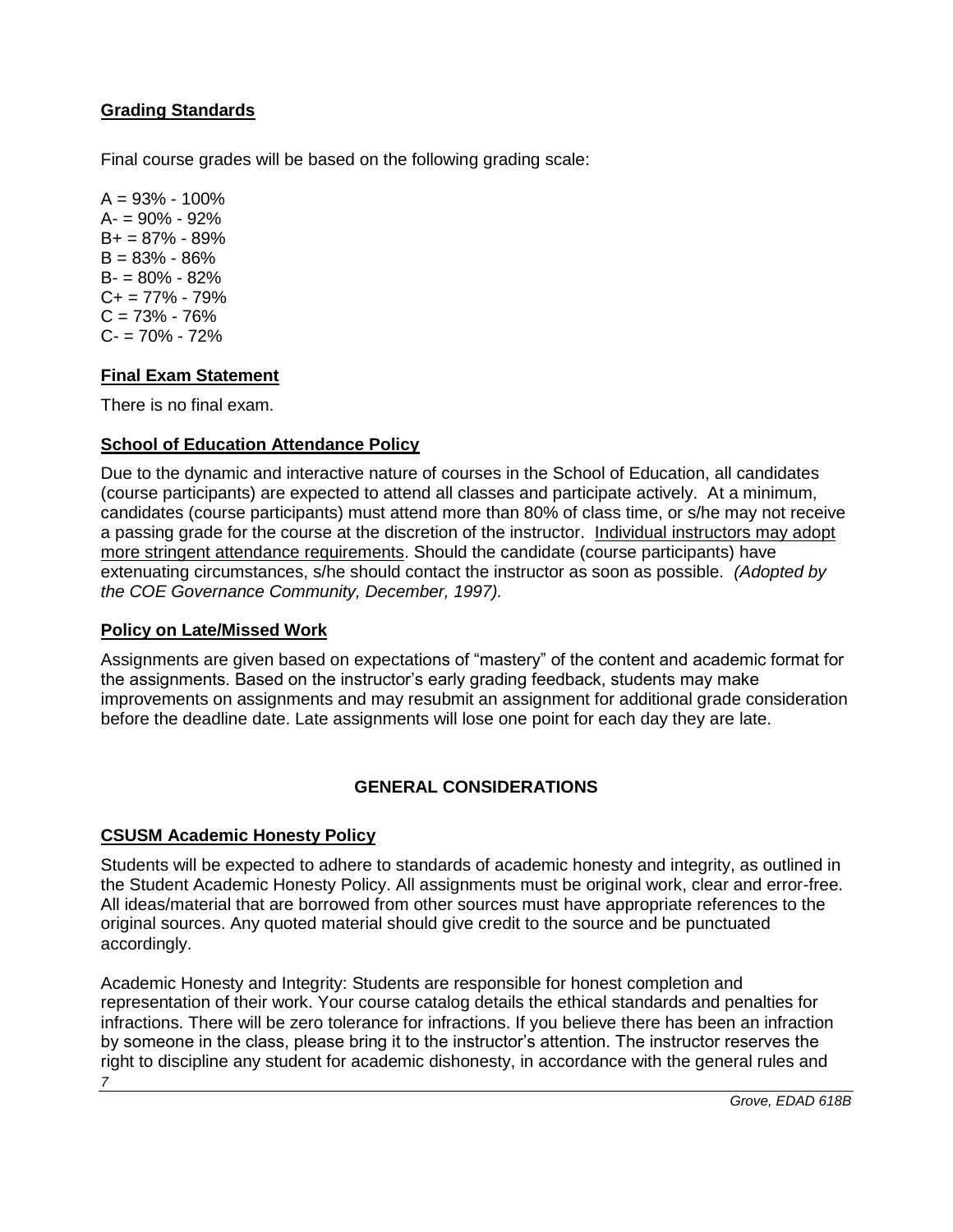regulations of the university. Disciplinary action may include the lowering of grades and/or the assignment of a failing grade for an exam, assignment, or the class as a whole.

Incidents of Academic Dishonesty will be reported to the Dean of Students. Sanctions at the University level may include suspension or expulsion from the University. Refer to the full Academic Honesty Policy at: [http://www.csusm.edu/policies/active/documents/Academic\\_Honesty\\_Policy.html](http://www.csusm.edu/policies/active/documents/Academic_Honesty_Policy.html)

# **Plagiarism**

As an educator, it is expected that each candidate (course participant) will do his/her own work, and contribute equally to group projects and processes. Plagiarism or cheating is unacceptable under any circumstances. If you are in doubt about whether your work is paraphrased or plagiarized see the Plagiarism Prevention for Students website

[http://library.csusm.edu/plagiarism/index.html.](http://library.csusm.edu/plagiarism/index.html) If there are questions about academic honesty, please consult the University catalog.

## **Students with Disabilities Requiring Reasonable Accommodations**

Students with disabilities who require reasonable accommodations must be approved for services by providing appropriate and recent documentation to the Office of Disabled Student Services (DSS). This office is located in Craven Hall 4300, and can be contacted by phone at (760) 750- 4905, or TTY (760) 750-4909. Students authorized by DSS to receive reasonable accommodations should meet with their instructor during office hours or, in order to ensure confidentiality, in a more private setting.

# **Credit Hour Policy Statement**

Per the University Credit Hour Policy:

● Students are expected to spend a minimum of two hours outside of the classroom each week for each unit of credit engaged in learning.

# **All University Writing Requirement**

This course meets the university's writing requirement of at least 1700 words (2 units). Students are expected to use academic writing style consistent with graduate level courses. Written assignments will include out of class assignments as well as in class assignments.

# **Electronic Communication Protocol**

Electronic correspondence is a part of your professional interactions. If you need to contact the instructor, e-mail is often the easiest way to do so. It is my intention to respond to all received emails in a timely manner. Please be reminded that e-mail and on-line discussions are a very specific form of communication, with their own nuances and etiquette. For instance, electronic messages sent in all upper case (or lower case) letters, major typos, or slang, often communicate more than the sender originally intended. With that said, please be mindful of all e-mail and on-line discussion messages you send to your colleagues, to faculty members in the School of Education, or to persons within the greater educational community. All electronic messages should be crafted with professionalism and care.

Things to consider:

*8*